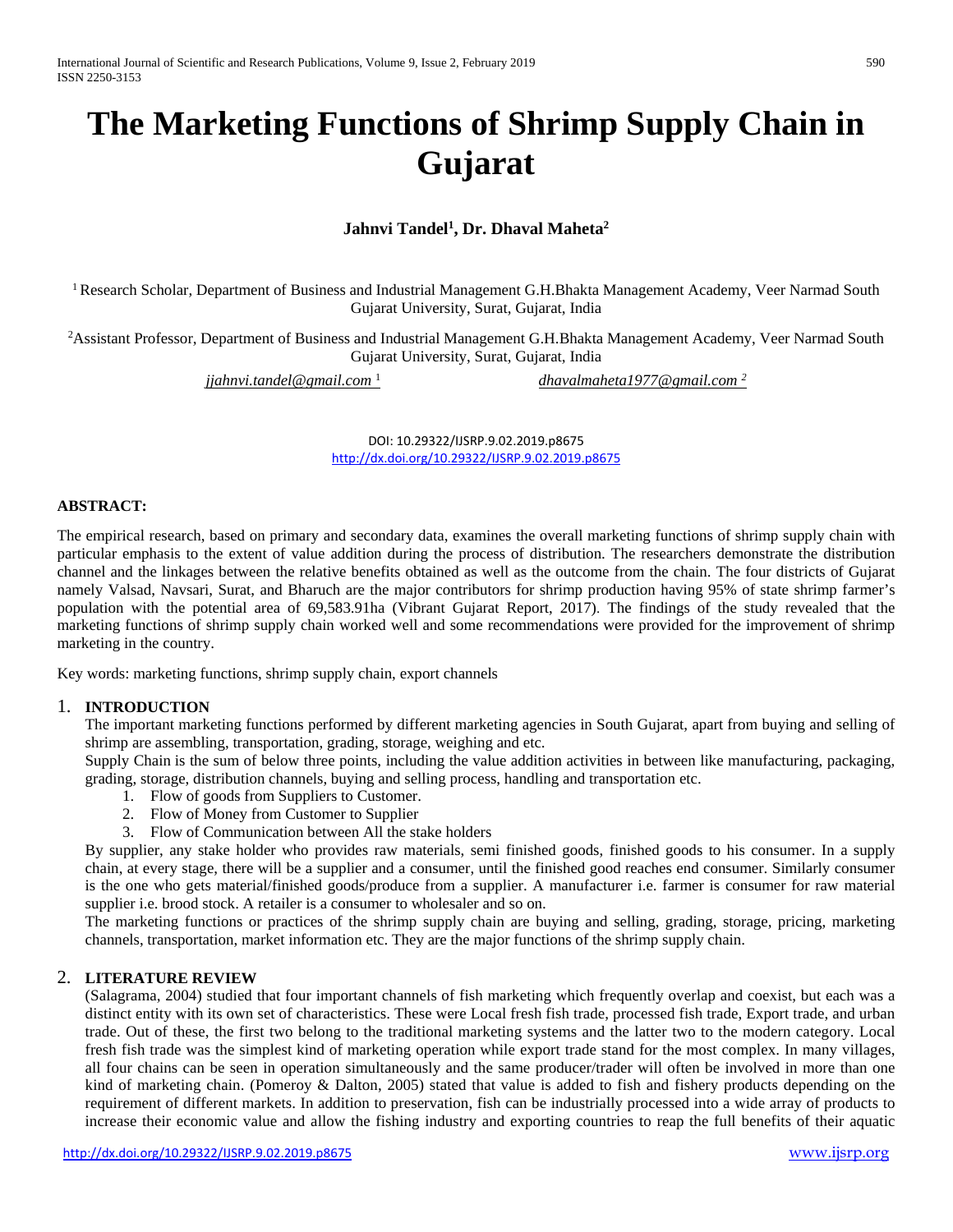resources. Globally, a transition period is taking place where cooked products are replacing traditional raw products in consumer preference. Societal changes have led to the development of outdoor catering, convenience products and food services requiring fish products ready to eat or requiring little preparation before serving.

(Sidhu, Sidhu, & Singh, 2012) used convenience sampling technique in Jalandhar district. The study suggested that modern market infrastructure may be built up with the public private partnership to bring efficiency in the marketing. (Al-Hasan, Shahjahan, Hossain, & Haque1, 2014) studied in Fish Availability and Marketing System at Three Markets in Barisal, Bangladesh that The fish availability and marketing system at three markets in Barisal were studied for a period of twelve months from August 2012 to July 2013. Data were collected through questionnaire interviews and focus group discussions. A total number of 64 fish species were recorded in the three markets during the study period. Among them highest amounts were ilish (39%) and lowest amounts were Thai koi (2%). About 85% of the fishes were brought from different rivers and ponds of the Barisal region and only 15% from Mymensingh, Jessor, Satkhira and from India (major carps). The marketing channel from fishermen/fish farmer to consumers passes through a number of intermediaries such as local paikers/aratdar/mahajan (local agent), wholesalers and retailers. The average gross profit of fish retailers in Port Road Bazar, Natun Bazar and Lakhutia Bazar were estimated as BDT 950/day, BDT 750/day and BDT 400/day (1 US\$=78 BDT), respectively. Lack of storage facilities, poor supply of ice, exploitation by middlemen, lack of money and infrastructure were the common constraints of the fish marketing. (Das, Upadhyay, Kumar, & Prakash, 2013) reported the fish marketing channel starts with a farmer and ends with the ultimate

consumer involving a number of intermediaries in between. It was observed that the farmers did not sell fish directly to the consumers in the urban markets, except a few in the rural markets.

## 3. **METHODOLOGY**

The study will cover all the supply chain processes from the production to export. Two stage sampling method was used. First stage was purposively selected four districts namely Valsad, Navsari, Bharuch and Surat. Second stage was to identify the aquatic cultured farmers by convenience sampling method in each district. The sample consisted of 100 farmers, 2 exporters, 20 middlemen, 12 vendors and 20 women from South Gujarat region. The data were collected from the selected farmers, exporters, middlemen and vendors about their costs of marketing of shrimp. The secondary data about area, production were taken from the Department of Fisheries, MPEDA, CIBA, NAU of Gujarat. The primary data from the respondents were collected in 2016-17 year. Table 1.1 defines the sample size, data collection method as well as sample distribution.

| <b>Target Groups</b>  | Zone / area      | <b>Sample Size</b> | Data collection methods                                  |
|-----------------------|------------------|--------------------|----------------------------------------------------------|
| <b>Shrimp Farmers</b> | Valsad           | 25                 | Questionnaire interviews<br>$\checkmark$                 |
|                       | Navsari          | 25                 | PRA tools such as FGD<br>$\checkmark$                    |
|                       | Surat            | 25                 | Transect walk                                            |
|                       | <b>Bharuch</b>   | 25                 | Cross check interviews with key<br>✓                     |
|                       |                  | Total100           | informants                                               |
| <b>Exporters cum</b>  | Bilimora & Surat | $\overline{c}$     | Questionnaire interviews<br>$\checkmark$                 |
| <b>Processors</b>     |                  |                    | Cross check interviews with key<br>✓<br>informants       |
| <b>Intermediaries</b> | Valsad           | 5                  | Questionnaire interviews<br>✓                            |
|                       | Navsari          | 5                  | <b>Transect walk</b>                                     |
|                       | Surat            | 5                  | Cross check interviews with key<br>✓                     |
|                       | <b>Bharuch</b>   | 5                  | informants                                               |
|                       |                  | Total 20           |                                                          |
| <b>Vendors</b>        | Navsari          | 12                 | Questionnaire interviews<br>$\checkmark$                 |
|                       | Valsad           |                    | PRA tools such as FGD                                    |
|                       |                  |                    | Transect walk<br>$\checkmark$                            |
| Women                 | Valsad           | 5                  | PRA tools such as FGD<br>$\checkmark$                    |
|                       | Navsari          | 5                  | Interviews with a list of questions (not<br>$\checkmark$ |
|                       | Surat            | 5                  | questionnaire)                                           |
|                       | <b>Bharuch</b>   | 5                  |                                                          |
|                       |                  | Total 20           |                                                          |

## TABLE 1. 1 SAMPLE DISTRIBUTIONS

## **4. RESULTS AND DISCUSSIONS**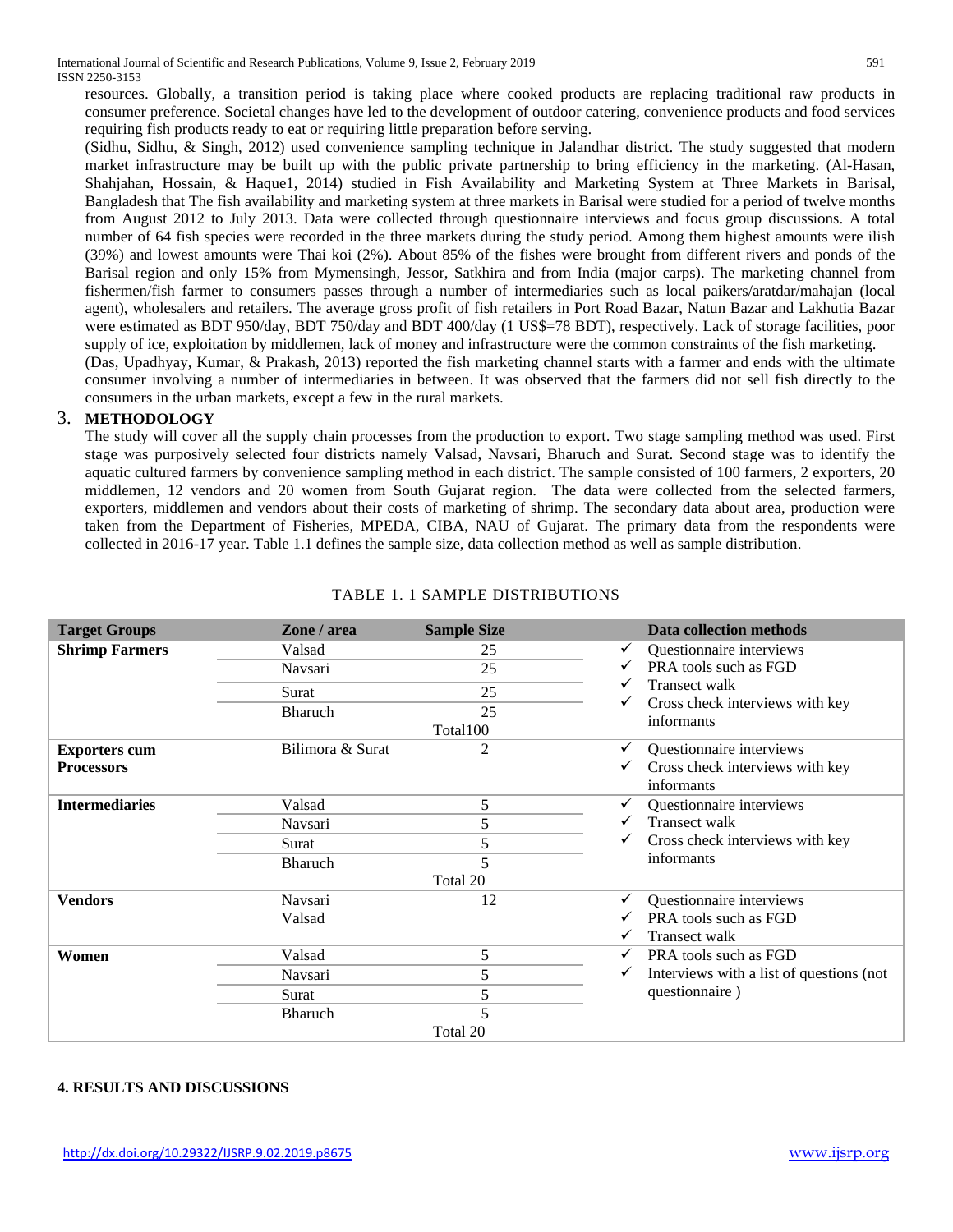## **4.1 BUYING AND SELLING**

In the study areas, the whole marketing of shrimp has been broken down into various functions such as buying and selling, transportation, grading, storage, weighing, financing, market information and pricing. The activities involved in the transfer of goods are completed through buying and selling functions. Middleman or commission agents or company agents do the functions of negotiation between buyers and sellers of shrimp and help them at their own business premises on receipt of commission. They do not take the ownership of the products. Shrimp petty retailer purchase 95% shrimp from vendors/fish market and 5% from farmers who are relatives/ neighbors or their own shrimp farmer villager (Petty retailer).

| Value chain<br>Actor               | Farmer                 | Farmer via<br>Commission<br>Agents | Processors/Exporter | Vendors/<br>Fish<br>Market | Petty<br>Retailer |
|------------------------------------|------------------------|------------------------------------|---------------------|----------------------------|-------------------|
| Processors/<br>Exporter            | 75                     | 25                                 |                     |                            |                   |
| Vendors/Fish<br>Market             | 60                     | 40                                 | $-$                 | --                         | $-$               |
| Petty Retailer                     | 05                     | $-$                                | $-$                 | 95                         | $-$               |
| Consumer                           | $-$                    | --                                 | $-$                 | $-$                        | 100               |
|                                    |                        |                                    | Sold to $(\% )$     |                            |                   |
| Value chain<br>Actor               | Processor/<br>Exporter | Commission<br>Agents               | Vendors/Fish Market | Petty<br>Retailer          | Consumer          |
| Farmer                             | 70                     | 25                                 | 05                  | --                         |                   |
| Farmer via<br>Commission<br>Agents | 95                     | $-$                                | 05                  |                            |                   |
| Processors/<br>Exporter            | $-$                    |                                    | World Market        |                            |                   |
| Vendors/Fish<br>Market             | $-$                    | --                                 | $-$                 | 100                        | --                |
| Petty Retailer                     | --                     | --                                 | $-$                 | --                         | 100               |

## TABLE 1.2 PERCENT OF SHRIMP/PRAWN TRANSACTED BY VALUE CHAIN ACTORS **Purchase From (%)**

*Source: Field Survey*

Vendors purchase 60% shrimp from farmers directly, 40% from farmers via commission agents. Processors/ Exporters purchase 75% shrimp from farmers directly, 25% from farmers via commission agents. Consumers purchase 100% of shrimp from the retailers in the study area (Table 1.2). Shrimp farmers sell 70% of their shrimps to processors/ exporters and 25% to processors/exporters via commission agents and 5% to vendors/ fish market. Farmers via commission agents sell 95% to processors/ exporters and 5% to vendors/ fish market. Vendors/ fish market sell 100% of their shrimp to petty retailers (restaurants/ hotels). Petty retailers sell 100% of their shrimps to consumers. Processors/ exporters sell 100% shrimp to world market (export). Some of them are busy for own other business, so they don't want to mash up or want hassle free business by giving commission to agents. Retailers sell the entire shrimp to ultimate consumers. (also studied by (Omar, Islam, Haque, Alam, & Janifa, 2014) and (Alam, Palash, Mian, & Dey, 2012).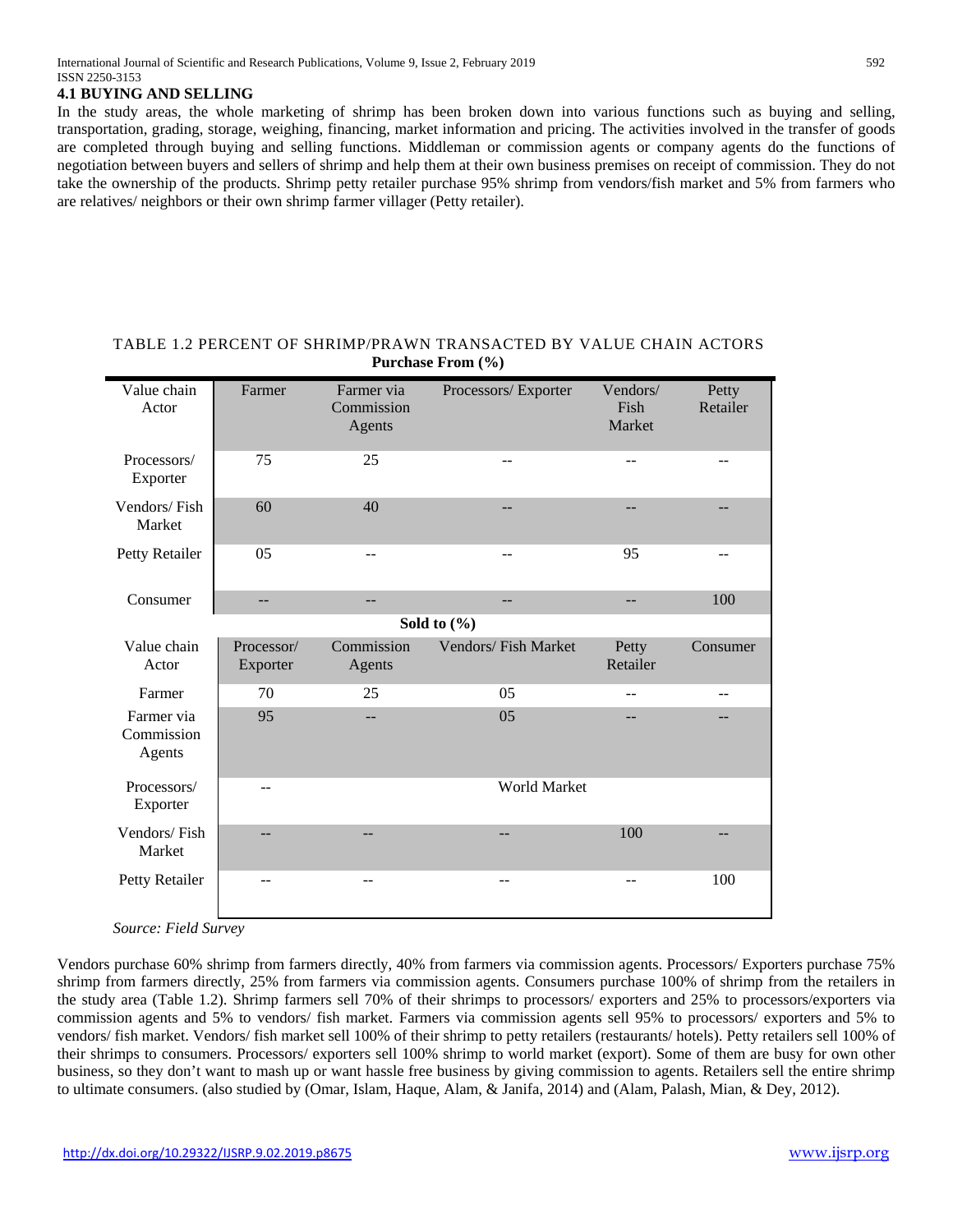#### **4.2 GRADING**

Grading is the basic function of sales transactions and is defined as the classification of products according to some standards or measures (Kohls & Uhl, 2005). Grading of shrimp is not common at farmers' level. Grading is generally done by processors or local traders or by the commission agents in the wholesale market and by retailers in the retail market before selling to the consumer. It also simplifies the concentration process and makes easier and less costly the movement of goods through the marketing channel. Grading facilitates sale since different sizes of Shrimp have different prices. All intermediaries' grade shrimp on the basis of weight However, Grading system of shrimp is different from other species. Here grading is based on number of pieces to make one kg. In case of vanamai or black tiger, Usually grading of shrimp is based on counts like number of pieces per kg. For example there are 30 count shrimp means 30 pieces per kg. i.e. size of the shrimp. Bigger size shrimp, prices more. Buyers are grading shrimp at farm level only, smaller size shrimps excluded. Shrimp farmers sells smaller size shrimps to local market by vendor or agents or by themselves. (also studied by (Omar, Islam, Haque, Alam, & Janifa, 2014) and (Alam, Palash, Mian, & Dey, 2012). Table 1.3 is shows some basic grading parameters of shrimp.

## TABLE 1.3 GRADING OF SHRIMP **Grading for Shrimp /producer's price**

| <b>Grade of shrimp</b>  |  |
|-------------------------|--|
| 20 Grade (20 pieces/kg) |  |
| 30 Grade (30 pieces/kg) |  |
| 40 Grade (40 pieces/kg) |  |
| 50 Grade (50 pieces/kg) |  |

Source: Field survey, 2016-17

#### **4.3 STORAGE**

The storage facilities help buyers and sellers to reduce the wide fluctuation of prices between peak and lean seasons. The storage function is primarily concerned with making goods available at the desired time and enables traders to receive better prices for their products. Because of high perish ability; shrimp requires extremely specialized storage facilities matching the seasonal demand. Only the processing plants in the shrimp industry use proper storage systems for export to the world market. Other intermediaries use only ice to transport shrimps from one place to another. Though all intermediaries use ice during marketing, their use of ice in shrimp is not scientific for which quality of shrimp gets affected. While retail selling, some use ice and some do not. (also studied by (Omar, Islam, Haque, Alam, & Janifa, 2014) and (Alam, Palash, Mian, & Dey, 2012).

## **4.4 TRANSPORTATION**

Transportation is a basic function of making goods available at proper place and it creates place utility. Perishable goods must be moved as early as possible from the producing centre to the consumer centre. So transportation is essential for highly perishable commodities like shrimp. Adequate and efficient transportation is a cornerstone for the modern marketing system (Kohls & Uhl, 2005).

In the study areas, the shrimp farmers and intermediaries use various modes of transports such as van, rickshaw, scooter etc, to transfer product from the producing areas to the consumption centre. Figures 1.1 show different modes of transport used by the intermediaries to transport shrimp from one place to another. Transportation of shrimp from pond to market is one of the important activities in marketing. Besides head load (bhar), other types of carriages that are commonly used for shrimp transport in South Gujarat are refrigerated van, moped, Rickshaw, Auto-rickshaw, Small truck etc depending on the distance to be travelled. (also studied by (Omar, Islam, Haque, Alam, & Janifa, 2014) and (Alam, Palash, Mian, & Dey, 2012).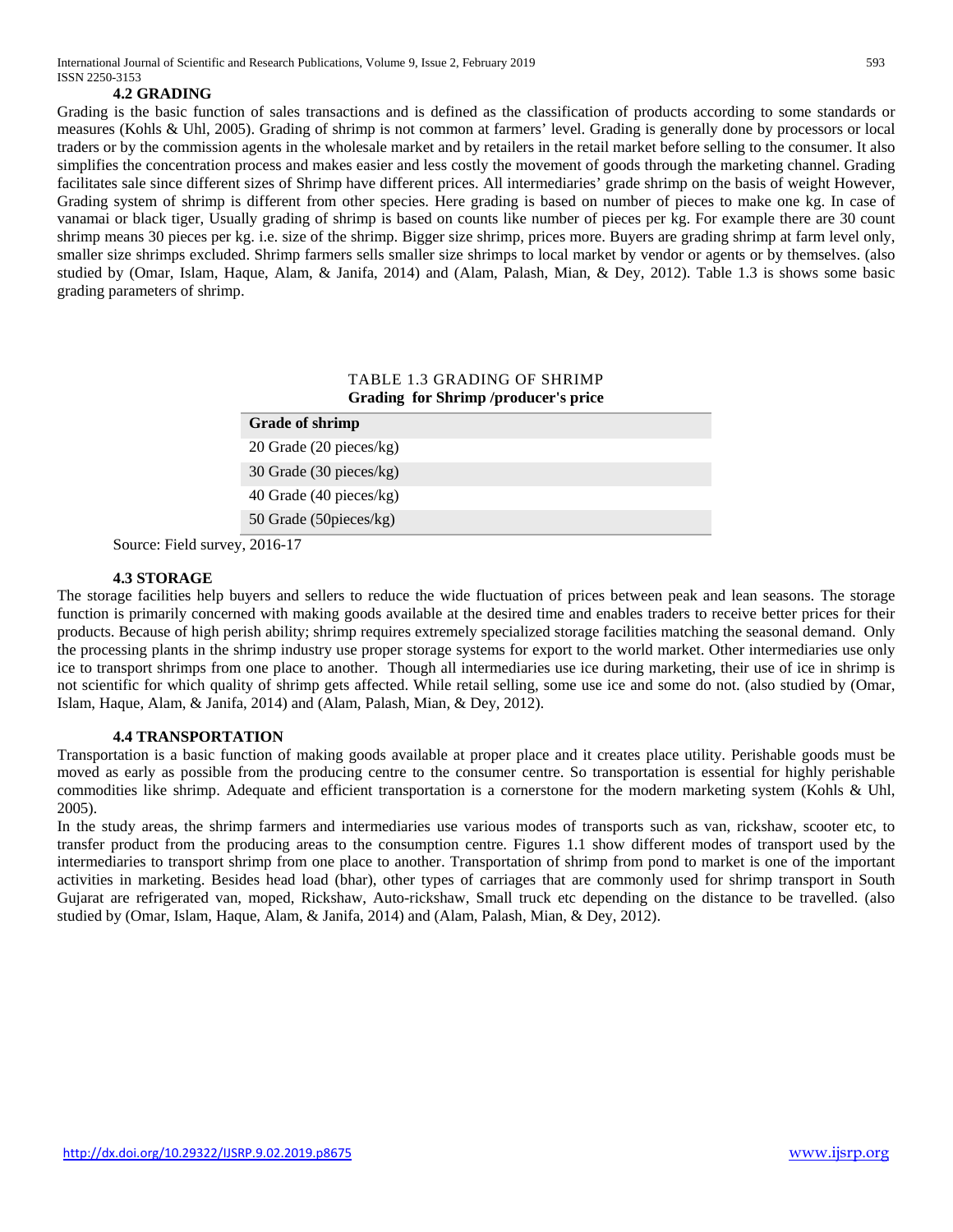

Figure 1. 1 MODE OF TRANSPORT USED BY FARMERS AND INTERMEDIARIES FOR MOVEMENT OF SHRIMP

## **4.5 FINANCING**

The financing function is the advancing of money by someone to carry on the business. For effective operation, financing is of crucial importance in the whole marketing system of shrimp. The source of finance for the value chain actors in the study areas are shown in Table 1.4. NGE OF SUDIMPLEADMENS AND INTERMEDIARIES

| TABLE T.4 SOURCES OF FINANCE OF SHRIMP FARMERS AND INTERMEDIARIES |                            |                      |                         |                        |                   |  |  |
|-------------------------------------------------------------------|----------------------------|----------------------|-------------------------|------------------------|-------------------|--|--|
| <b>Sources of Finance</b>                                         | <b>Market Participants</b> |                      |                         |                        |                   |  |  |
|                                                                   | Farmers                    | Commission<br>Agents | Processors/<br>Exporter | Vendors/Fish<br>Market | Petty<br>Retailer |  |  |
| <b>Own Fund</b>                                                   | 56                         | 100                  | 38                      | 95                     | 97                |  |  |
| <b>Bank</b>                                                       | 9                          | $\theta$             | 62                      | $\Omega$               | $\Omega$          |  |  |
| NGO                                                               | 12                         | $\Omega$             | $\theta$                | $\Omega$               | $\theta$          |  |  |
| <b>Friends/relatives</b>                                          | $\overline{2}$             | $\theta$             | $\theta$                | 2                      |                   |  |  |
| <b>Credit from commission</b><br>agent                            | 8                          | $\theta$             | $\theta$                | 3                      | 2                 |  |  |
| <b>Credit from Processors/</b><br>exporter                        | 13                         | $\Omega$             | $\Omega$                | $\Omega$               | $\Omega$          |  |  |

Source: Field Survey, 2016-17

Table 1.4 shows that in the case of shrimp, most of the farmers, intermediaries, vendors and petty retailers are self-financed. Processors/ Exporters 62% of the loan procure from the bank and 38% of them used own fund for their business. Processing plant owners mostly depend on bank loans to accelerate the business operations. Farmers are taking credit from commission agents of inputs (seed/feed), Processors on some terms and conditions. Terms and conditions are changing by farmer to farmer. (also studied by (Omar, Islam, Haque, Alam, & Janifa, 2014) and (Alam, Palash, Mian, & Dey, 2012).

## **4.6 MARKET INFORMATION**

Market information is a facilitative function required for efficiently operating marketing system. In the study area, visiting the markets and use of telephone/mobile phones are the most common sources of collecting market information for all value chain actors. Table 1.5 shows that fellow traders are also a common source of market information for all types of value chain actors except processing plants. 11% of Farmers are getting information from MPEDA/ NAU/CIBA. Most of the farmers are formed with the social groups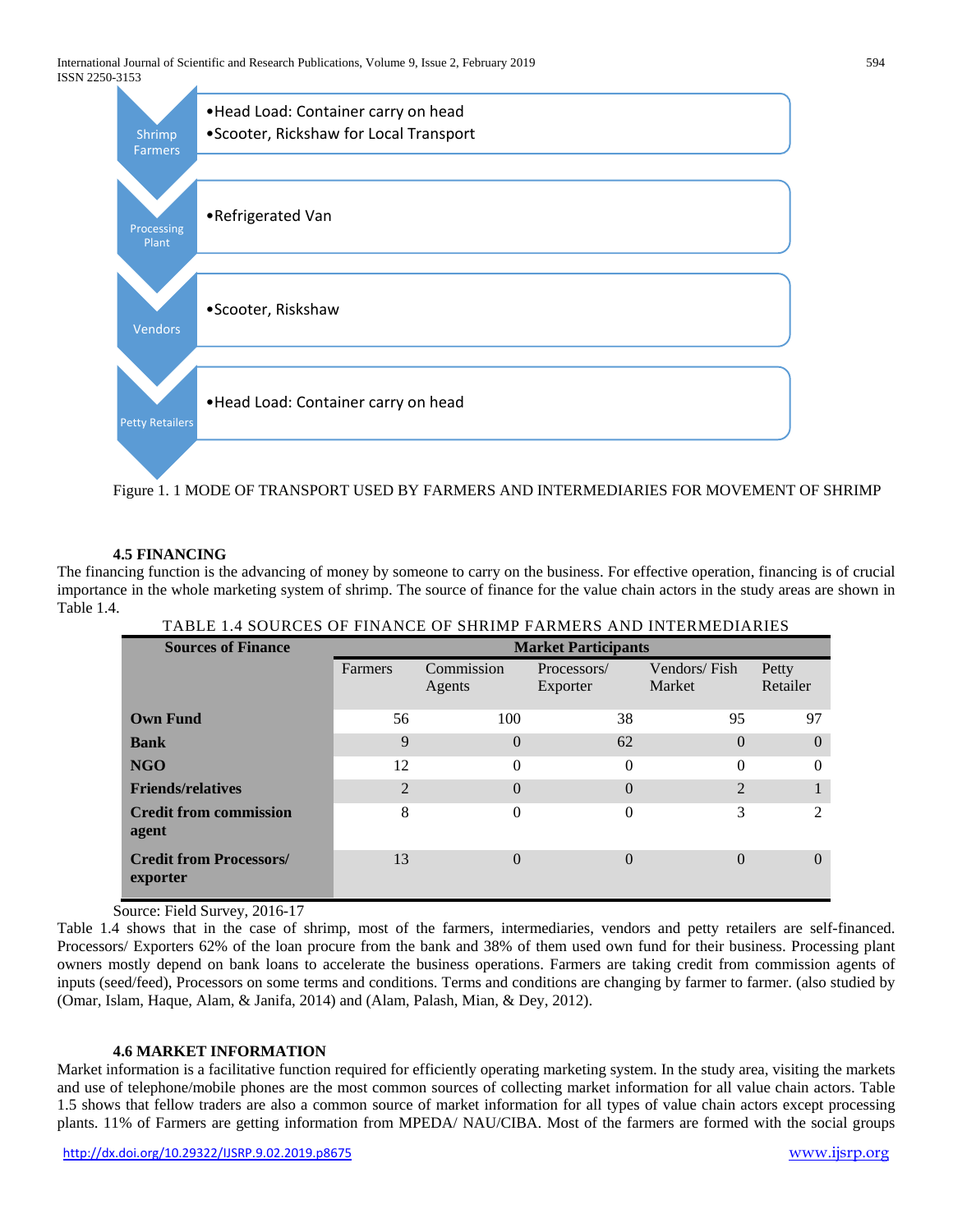like what's app etc for getting daily rates of shrimp etc. (also studied by (Omar, Islam, Haque, Alam, & Janifa, 2014) and (Alam, Palash, Mian, & Dey, 2012).

| <b>Sources of Market</b><br><b>Information</b> | <b>Market Participants (%)</b> |                      |                         |                        |                   |
|------------------------------------------------|--------------------------------|----------------------|-------------------------|------------------------|-------------------|
|                                                | Farmers                        | Commission<br>Agents | Processors/<br>Exporter | Vendors/Fish<br>Market | Petty<br>Retailer |
| <b>From Market</b>                             | 72                             | 58                   | 59                      | 42                     | 5                 |
| <b>Fellow Traders</b>                          | 36                             | 46                   | $\Omega$                | 9                      |                   |
| <b>Email/Internet</b>                          |                                | $\Omega$             | 100                     | $\Omega$               | $\Omega$          |
| <b>Telephone/Mobile</b>                        | 17                             | 68                   | 100                     | 75                     | 12                |
| <b>Government Offices</b>                      | 3                              | $\Omega$             | $\Omega$                | $\Omega$               | $\Omega$          |
| <b>MPEDA/ NAU/ CIBA</b>                        | 11                             | $\Omega$             | $\overline{2}$          | $\theta$               | $\Omega$          |
| <b>Magazines/print media</b>                   | 6                              |                      |                         | $\Omega$               | $\theta$          |

TABLE 1.5 SOURCES OF MARKET INFORMATION FOR FARMERS AND INTERMEDIARIES

*Source: Field Survey, 2016-17*

#### **4.7 PACKAGING**

Packaging may be defined as the general group of activities in product planning which involves designing and producing the container or wrapper for a product (Stanton, 1991). Packaging is essential for proper transportation of shrimp. 'Box' made of cork sheet is widely used by processing plant owners in shrimp. Different sizes of packaging materials along with their capacities are shown in Table 1.6. Packaging of shrimp/prawn Processors and exporters use manufactured carton, plastic packets and trays with customized labels for packaging. The quality and packaging style varies according to the requirements of the buyers and the price negotiated by the buyers. Exclusive and simple plastic packs or blocks are frequently used for shrimp/prawn packaging for exporting. Exclusive packaging is used for higher prices and simple plastic packs or blocks are used for lower international market prices of shrimp/prawn. Usually developed countries prefer simple packaging because disposal is expensive. (also studied by (Omar, Islam, Haque, Alam, & Janifa, 2014) and (Alam, Palash, Mian, & Dey, 2012).

## TABLE 1.6 PACKAGING PRACTICES OF SHRIMP MARKETING IN GUJARAT

| <b>Packaging Practices</b>    | <b>Using Materials</b> | <b>Capacity</b>    | <b>Used By</b>         |
|-------------------------------|------------------------|--------------------|------------------------|
| <b>Basket</b>                 | Bamboo                 | 20-40 $k_{\rm F}$  | Farmer, Petty Retailer |
| <b>Crate</b>                  | <b>Plastic</b>         | $20-40 \text{ kg}$ | Farmer, Petty Retailer |
| <b>Vessel of basket shape</b> | Steel/Aluminium/iron   | $20 \text{ kg}$    | Farmer, Petty Retailer |
| Box                           | Cork Sheet             | $20-40 \text{ kg}$ | Processing Plant       |

Of all packaging materials, plastics have a major share, as they are versatile and can be converted into any form, lend to excellent decoration, have excellent barrier properties and are hygienic in use. In the fish industry, plastics are extensively used for replacing traditional packages, either as crates, trays, insulated boxes for storage and for internal movement and distribution of raw materials and finished products. Bare films are used for over-wrapping of wet and frozen fish, pouches from co-extruded films for frozen / dry fish packaging, thermoformed trays of PVC/HDPE for unit packages of IQF fish and shrimp etc as shown in fig. 1.2 and 1.3.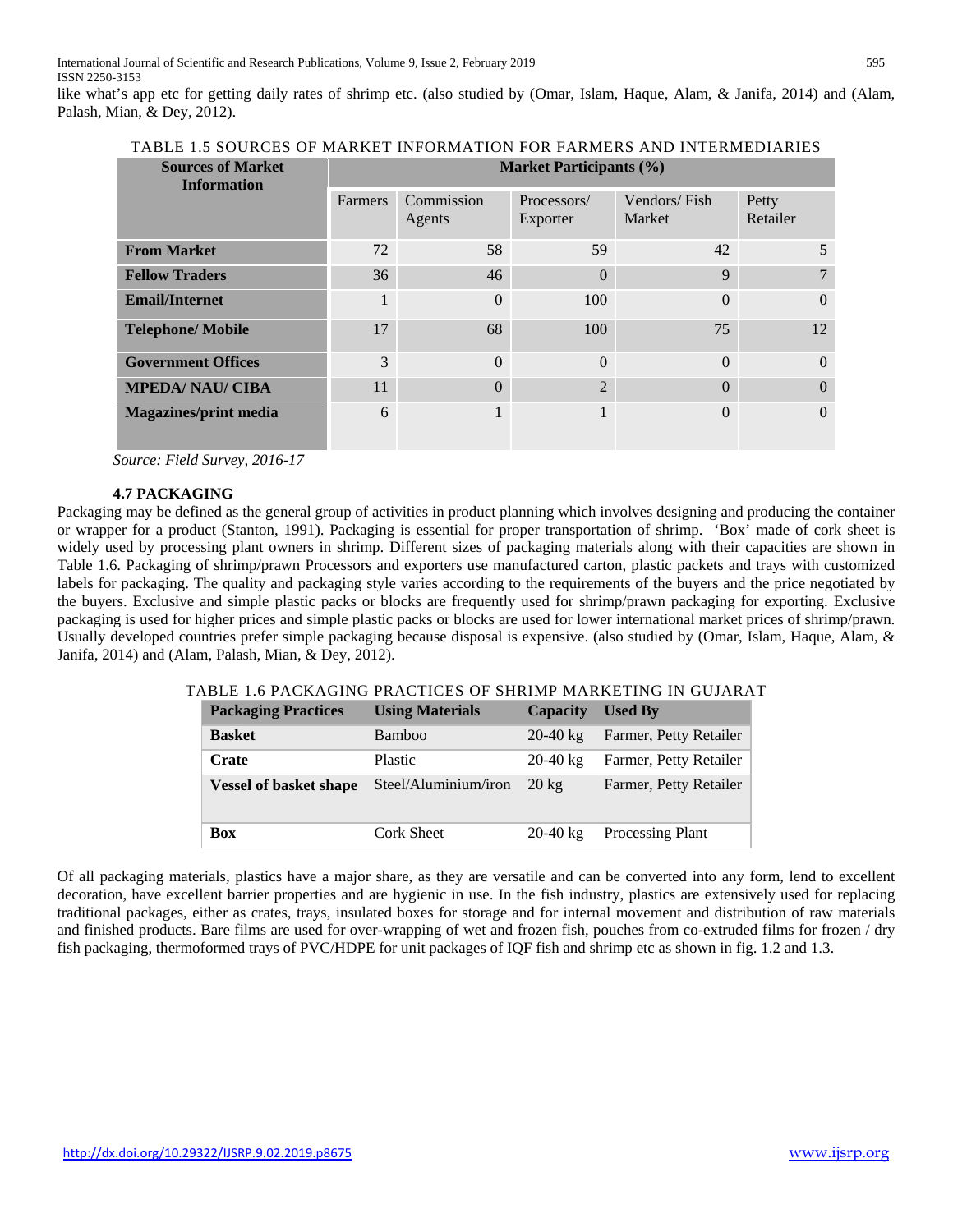International Journal of Scientific and Research Publications, Volume 9, Issue 2, February 2019 596 ISSN 2250-3153



FIGURE 1.2 FROZEN SHRIMPS IN LDPE POUCHES



FIGURE 1.3 PLASTIC LAMINATED CARTONS FOR FROZEN SHRIMP Sources: Pictures taken from Super Markets (Good Fortune, USA)

## **4.8 PRICING**

The pricing of shrimp sectors depends on the demand on foreign market. If the foreign market demand is increased, the price will increase. Sometimes some faults were identified in Indian shrimp and then the price is decrease in the shrimp market.

| <b>Pricing Methods</b>                | <b>Market Participants</b> |                      |                         |                        |                   |  |
|---------------------------------------|----------------------------|----------------------|-------------------------|------------------------|-------------------|--|
|                                       | Farmers                    | Commission<br>Agents | Processors/<br>Exporter | Vendors/Fish<br>Market | Petty<br>Retailer |  |
| <b>Open Bargaining</b>                | 75                         | 79                   | 68                      | 0                      | 100               |  |
| <b>Auction</b>                        | 11                         | $\Omega$             | $\Omega$                | 100                    | 0                 |  |
| <b>Based ongoing</b><br>market prices | 49                         | 26                   | 85                      | $\Omega$               | $\theta$          |  |
| <b>Pre-fixed prices</b>               | $\Omega$                   | $\Omega$             | $\Omega$                |                        | $\overline{0}$    |  |
| Cost plus method                      | $\theta$                   | $\theta$             |                         |                        |                   |  |

## TABLE 1.7 PRICING METHODS IN SELLING PROCESS OF SHRIMPS

*Source: Field Survey, 2016-17*

## TABLE 1.8 PRICING FOR SHRIMP AS PER GRADES

| <b>Price for Shrimp /producer's price</b> |                  |  |  |  |
|-------------------------------------------|------------------|--|--|--|
| Grade of shrimp                           | Price $(Rs./kg)$ |  |  |  |
| 20 Grade $(20 \text{ pieces/kg})$         | 600-700          |  |  |  |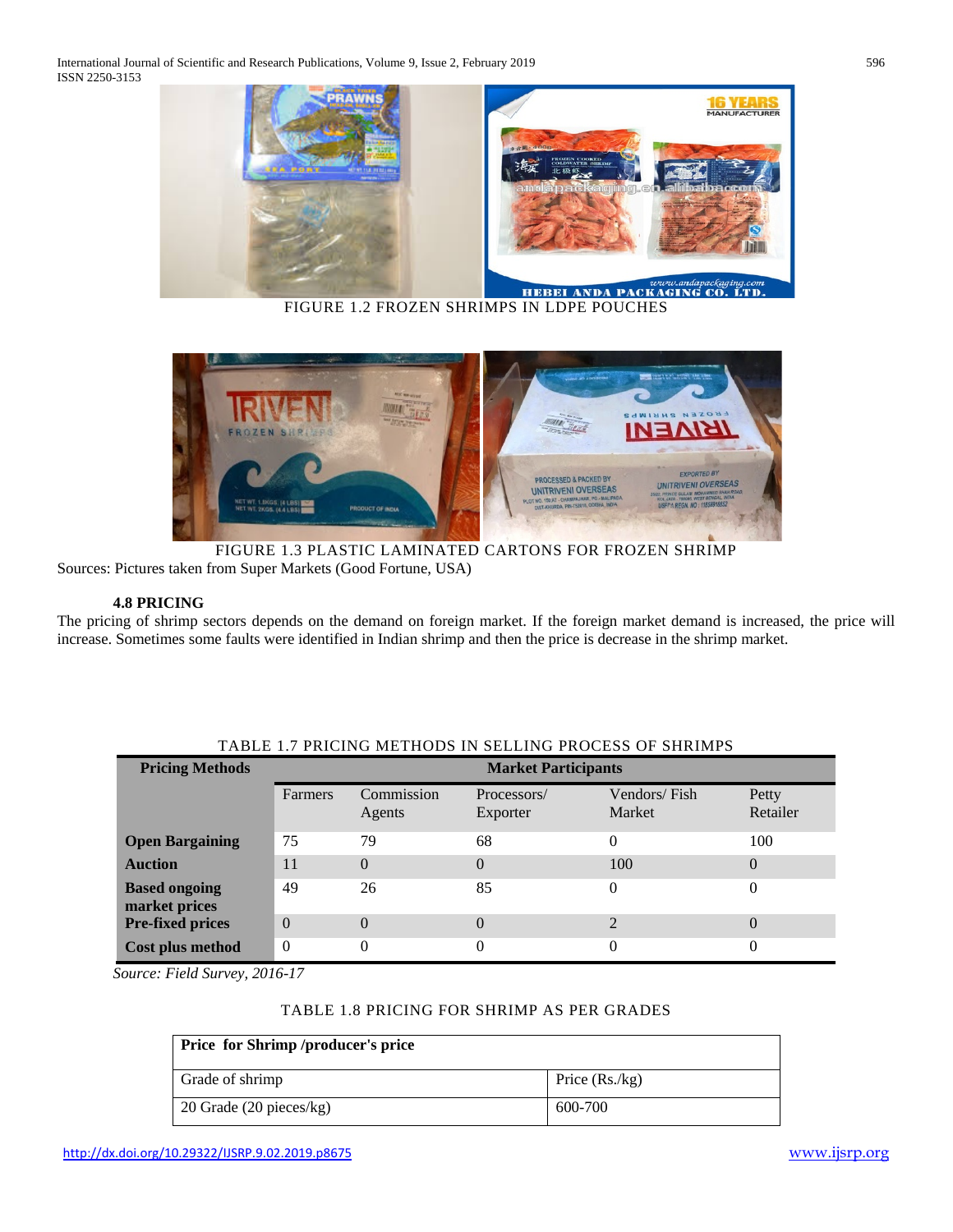International Journal of Scientific and Research Publications, Volume 9, Issue 2, February 2019 597 ISSN 2250-3153

| 30 Grade (30 pieces/kg)   | 450-550 |
|---------------------------|---------|
| 40 Grade $(40$ pieces/kg) | 400-450 |
| 50 Grade (50 pieces/kg)   | 300-400 |

Source: personal observation and interview with farmer, exporters and middleman

In the study areas, all intermediaries are involved in buying and selling of shrimp. Generally middlemen of shrimp marketing chain follow prefixed prices set by the processing plant. Some shrimp Farmer, commission agents or middlemen and processing plants practice open bargaining and ongoing market prices method for fixing price of their products in varying degree. Cent percent of the petty retailers follow open bargain for selling their shrimp to consumers. Vendors in domestic market decided the prices by auction. (also studied by (Omar, Islam, Haque, Alam, & Janifa, 2014) and (Alam, Palash, Mian, & Dey, 2012).

## **4.9 PROMOTIONAL ACTIVITIES**

Actually in shrimp marketing promotion plays a little role in terms of marketing. Sometimes promotional activities occurred by the Government, MPEDA, CIBA arranges different trade show of export shrimp from India in foreign market. Trade show in foreign market is arranged for increasing the buying rate of foreign buyer. Different workshops and seminars are arranged for knowing the quality of shrimp to the foreign buyer. Sometimes the fisheries department of India use mass media likes TV and radio for the awareness of shrimp farmers. Government arranges different kinds of workshop, training and seminar for increasing the efficiency of shrimp cultivation to the farmers. 45.7 % respondents have attended the training from DOF, 34.3% respondents have attended the training from MPEDA and 20% respondents have attended the training from NAU. Different magazine and trade papers are published by the fisheries department and MPEDA which act as promotional tools. Some of the big farmers who also acted as commission agents have given advertisements in newspapers and magazine, personally contacting with firms and traders, participating in trade fairs also. They also do road development in villages, donation in small villages and arrange cricket tournament for entertainment for the small farmers, so that they are actively involved in this activity and give them supports all and act like a co operatives.

## **4.10 DISTRIBUTION CHANNEL OR MARKETING CHANNEL**

SCM is a concept whose primary objective is to integrate and manage the sourcing, flow and control of materials using a total systems perspective across multiple functions and multiple tiers of suppliers (Robert, Trent, & Handfield, 1994). Marketing channels/ value chains are the alternative routes of product flows from producers to consumers (Kohls & Uhl, 2005). Value chain may be long or short for a particular commodity depending on the qualities of products, size and nature of consumers and producers and the prevailing social and physical environment.

Distribution system plays the connecting link between the first stage shrimp farmer and the last stage consumers. By the means of the channel members (shrimp farmer, Agents/middlemen, retailer, Whole seller, Distributor etc.) the harvested shrimp transfer from producers to consumers. Shrimp distribution channel is almost entirely managed, supported, financed and controlled with rules by traditional and skilful middlemen/agents as shown in fig. 1.4.

Tradition and the strength held by separate channel members who affect the distribution system and the shrimp farmers are very sensitive to this as some of them never directly communicate with processors/exporters. Some of the Shrimp farmers have no proper education or knowledge to make the best out of the supply chain management.

Marketing channel is the route followed by the produce after the harvest at pond site to the ultimate consumer involving a number of intermediaries in between. The shrimp farmer cannot communicate with the market directly because the market communication is mainly made by the middlemen. This situation involves lots of intermediaries in the shrimp supply chain. (also studied by (Omar, Islam, Haque, Alam, & Janifa, 2014) and (Alam, Palash, Mian, & Dey, 2012).

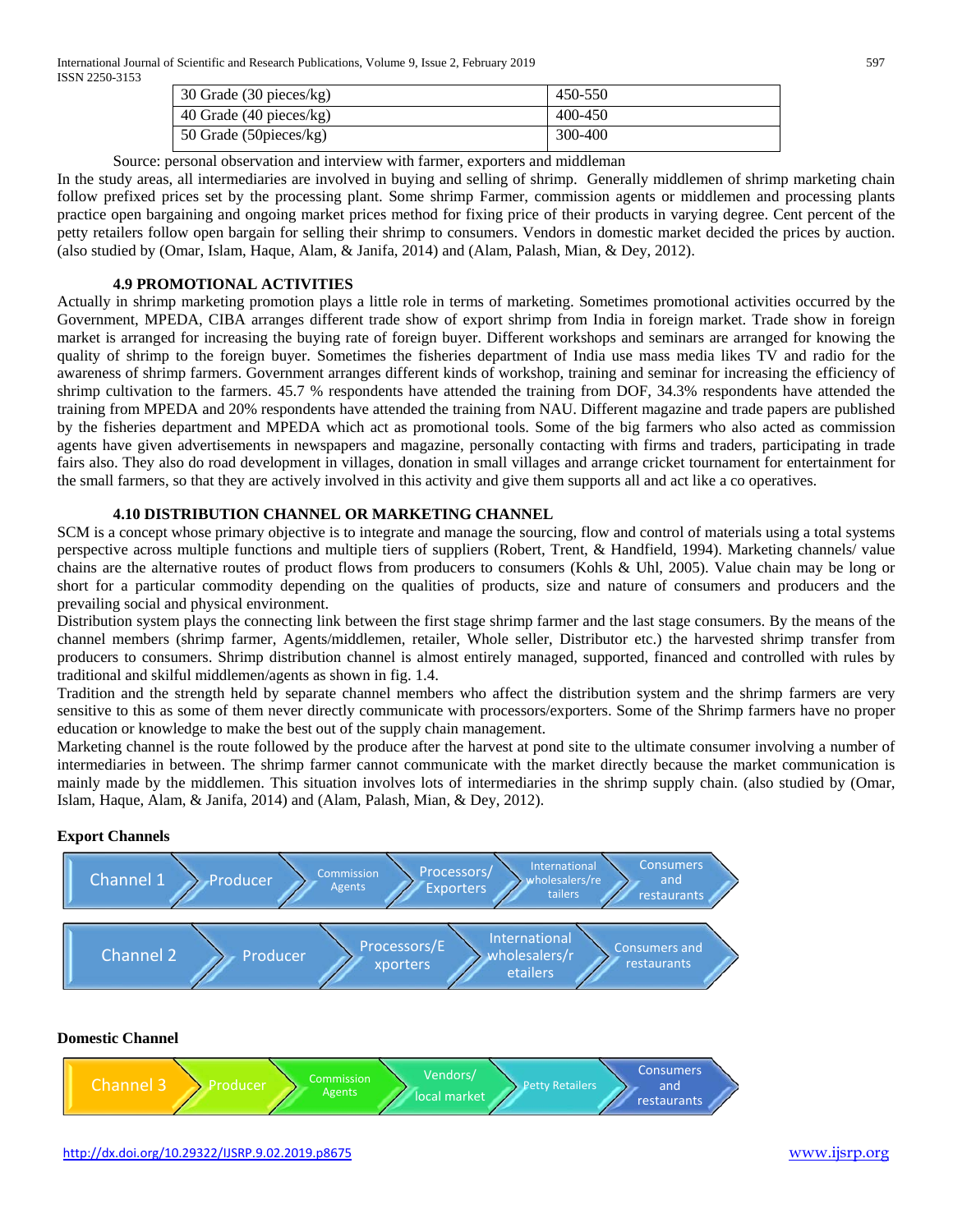International Journal of Scientific and Research Publications, Volume 9, Issue 2, February 2019 598 ISSN 2250-3153



FIGURE 1.5 MARKETING CHANNELS FOR SHRIMP IN SOUTH GUJARAT REGION (FROM BROOD STOCK SUPPLIERS TO PRODUCER/FARMERS)

Domestic supply chains for shrimp distribution involve four intermediaries (shrimp farmer, local agents, wholesalers and consumer) for local market and four intermediaries (shrimp farmers, shrimp processors, agents and overseas consumers) for distant markets as shown in fig. 1.5. The involved intermediaries are at most four, namely, shrimp farmer, agents, processing plant and overseas consumer. There are two marketing channels from brood stock suppliers to farmers working in South Gujarat region. Brood stocks are imported from other countries, mainly USA.

## **4.11 LABOR MARKETS OF PROCESSING SEGMENT**

ICING OF SHRIMP/PRAWN

Icing is a part of cleaning and de-heading of shrimp/prawn for selling to commission agents and final processors or exporters. Usually after buying shrimp/prawn from farmers with head but without legs, the shrimp/prawn keep in ice for 4-5 hours in plastic containers or big aluminium pots for easy and sophisticated de-heading. After finishing buying process at the end of day, and keep the shrimp/prawn into icing containers or pots at the evening time. This icing process occurs in every day in the peak time of shrimp/prawn harvesting. After icing, de-heading starts from 9-10pm and finish at the end of night (morning). In morning, send deheading shrimp/prawn for selling to final processors or exporters using insulated vehicles. Also studied by (Barmon, Chaudhury, & Munim, 2011)

## DE-HEADING OF SHRIMP/PRAWN

De-heading is the part of cleaning process for exporting. After buying, de-heading is required for selling to final processing plants. Mainly local female labors are engaged in de-heading of shrimp/prawn. The de-heading process is done in night time. Usually 4-5 female labours work together for de-heading process. Usually they clean and de-head 200-400 kg shrimp/prawn in a night. Also studied by (Barmon, Chaudhury, & Munim, 2011)

#### WAREHOUSING

Warehousing house is mainly used for shrimp/prawn packaging for exporting. Generally, two layer warehousing facilities are adopted in the factory. The first layer preserves semi or unprocessed shrimp/prawn in 5-10 kg packs and it keep at -50 centigrade. The second layer is used for fully processed shrimp/prawn that will be shipped to buyers after verification and this layer is kept at a temperature of between -120 to -200 centigrade. Also studied by (Barmon, Chaudhury, & Munim, 2011)

## **4.12 VALUE ADDED SHRIMP PRODUCTS**

Value addition is the enhancement added to a product or service by a company before the product is offered to customers. Products processed as "Ready to eat', 'Ready to cook', 'Ready to fry', 'thaw & eat', ' Heat & Serve' and 'retail raw branded products' and other fishery pharmaceutical and cosmetic products of high unit value in export market are considered as Value Added Products as shown in fig. 1.6.

TABLE 1. 9: LIST OF VALUE ADDED SHRIMP ITEMS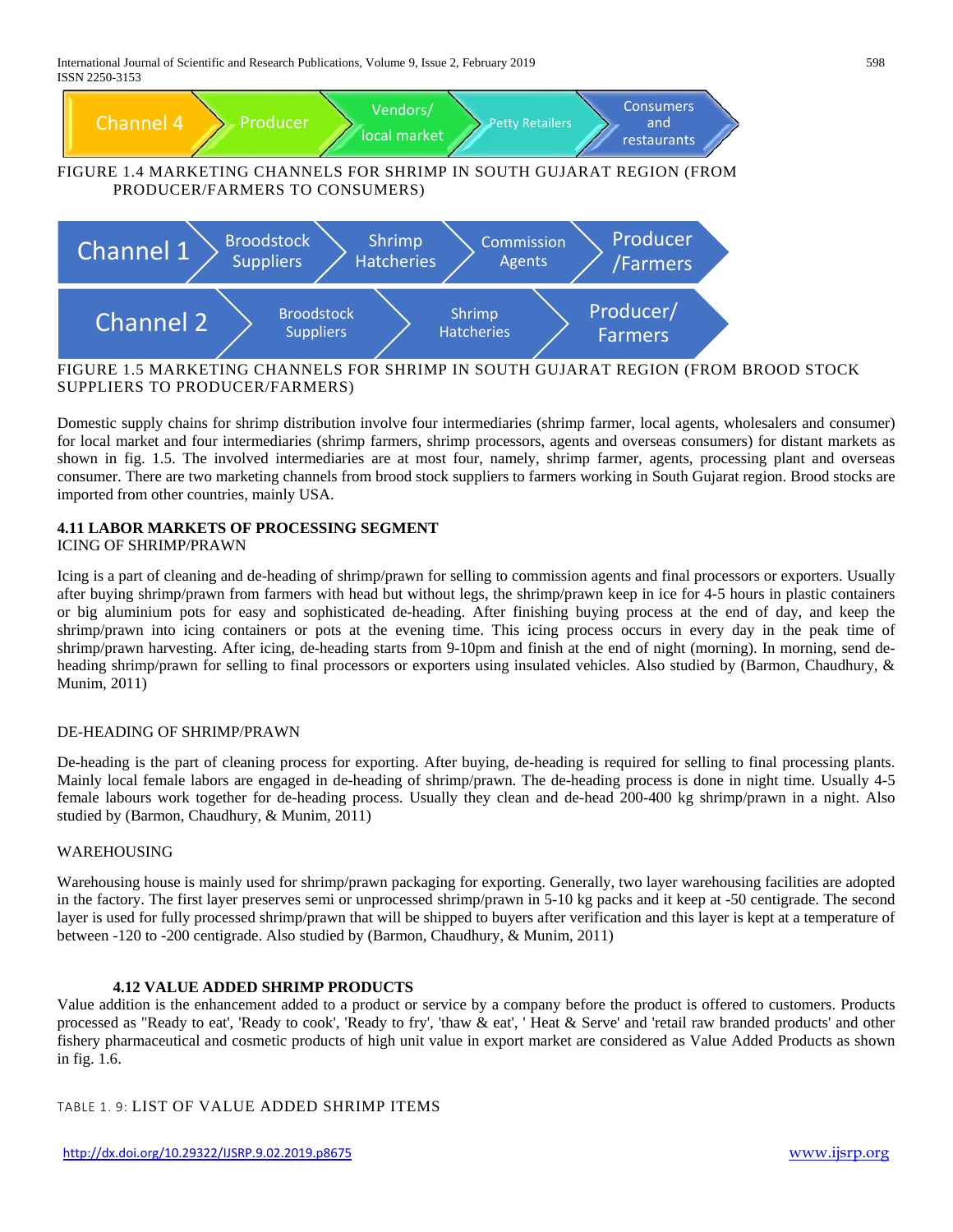| <b>Breaded And Battered Shrimp</b>          | Cooked salad shrimp                  |
|---------------------------------------------|--------------------------------------|
| 3. IQF Marinated Shrimp                     | 4. Cooked and peeled shrimp          |
| <b>Skewered Shrimp</b><br>5.                | Sushi<br>6.                          |
| Stretched Shrimp (Nobashi)                  | Shrimp Pickle<br>8.                  |
| 9. AFD Shrimp, AFD Powder                   | 10. IQF Tray pack shrimp             |
| 11. Blanched/Cooked Shrimp                  | 12. Shrimp Curry                     |
| 13. IQF Head-On/Headless /Butterfly cooked/ | 14. IQF Peeled Tail-on cooked shrimp |
| blanched shrimp                             |                                      |



FIGURE 1.6 VALUE ADDED SHRIMP PRODUCTS

## **5. FINDINGS**

Shrimp farmers sell 70% of their shrimps to processors/ exporters and 25% to processors/exporters via commission agents and 5% to vendors/ fish market. Farmers via commission agents sell 95% to processors/ exporters and 5% to vendors/ fish market. Vendors/ fish market sell 100% of their shrimp to petty retailers (restaurants/ hotels). Petty retailers sell 100% of their shrimps to consumers. Processors/ exporters sell 100% shrimp to world market (export). Usually grading of shrimp is based on counts like number of pieces per kg. For example there are 30 count shrimp means 30 pieces per kg. i.e. size of the shrimp. Bigger size shrimp, prices more. Buyers are grading shrimp at farm level only, smaller size shrimps excluded. Common centers with refrigerated storage facilities may be developed so that the perishability of shrimp is checked, which would enable the centers to make bulk sell/transfer to the next destination. So that reduces post harvest loss and provide better price for the shrimpers/farmers. The middlemen of shrimp supply chain follow prefixed prices set by the processing units. Most of the farmers, intermediaries, vendors and petty retailers are selffinanced. Processors/ Exporters 62% of the loan procure from the bank and 38% of them used own fund for their business. 11% of Farmers are getting information from MPEDA/ NAU/CIBA. Most of the farmers are formed with the social groups like what's app etc for getting daily rates of shrimp etc. Usually developed countries prefer simple packaging because disposal is expensive. Sometimes promotional activities occurred by the Government, MPEDA, CIBA arranges different trade show of export shrimp from India in foreign market. Trade show in foreign market is arranged for increasing the buying rate of foreign buyer. Distribution system plays the connecting link between the first stage shrimp farmer and the last stage consumers. By the means of the channel members (shrimp farmer, Agents/middlemen, retailer, Whole seller, Distributor etc.) the harvested shrimp transfer from producers to consumers. Shrimp distribution channel is almost entirely managed, supported, financed and controlled with rules by traditional and skilful middlemen/agents.

#### **6. CONCLUSION**

Marketing of shrimp in South Gujarat is characterized by involvement of many intermediaries. When shrimp moves through value chains, every intermediary adds some extra costs with the purchase price as part of their involvement or profit. As a consequence, price of shrimp increased to a great extent which affects the shrimp sellers and ultimate consumers. As the marketing system dominantly maintained by private sectors, so government does not play active role in properly regulating market behaviour and market performance in terms of price fixation, physical facilities, shortening channel etc.

This study concludes that shrimp farmers earn good sources of monetary values from shrimp farming through proper understanding of techniques, trainings, supports and division of money spent on variable costs as well as fixed costs. They can negotiate with the buyers by improving their shrimp quality and through collective marketing. Shrimp is a forex earner so that shrimp farmers can get benefitted through export of the shrimp and increase their living standards by economic upliftment.

#### **REFERENCES**

Al-Hasan, A., Shahjahan, M., Hossain, M. M., & Haque1, M. M. (2014). Fish Availability and Marketing System at Three Markets in Barisal, Bangladesh. *International Journal of Innovation and Applied Studies , 7* (2), 765-773.

Alam, M. F., Palash, M. S., Mian, M. I., & Dey, M. M. (2012). Marketing of major fish species in Bangladesh:A Value Chain Analysis. Malaysia: FAO.

Abdullah Al-Hasan, Md. Shahjahan, Md. Moazzem Hossain, and Md. Mahfuzul Haque, "Fish Availability and Marketing System at Three Markets in Barisal, Bangladesh," International Journal of Innovation and Applied Studies, vol. 7, no. 2, pp. 765–773, August 2014.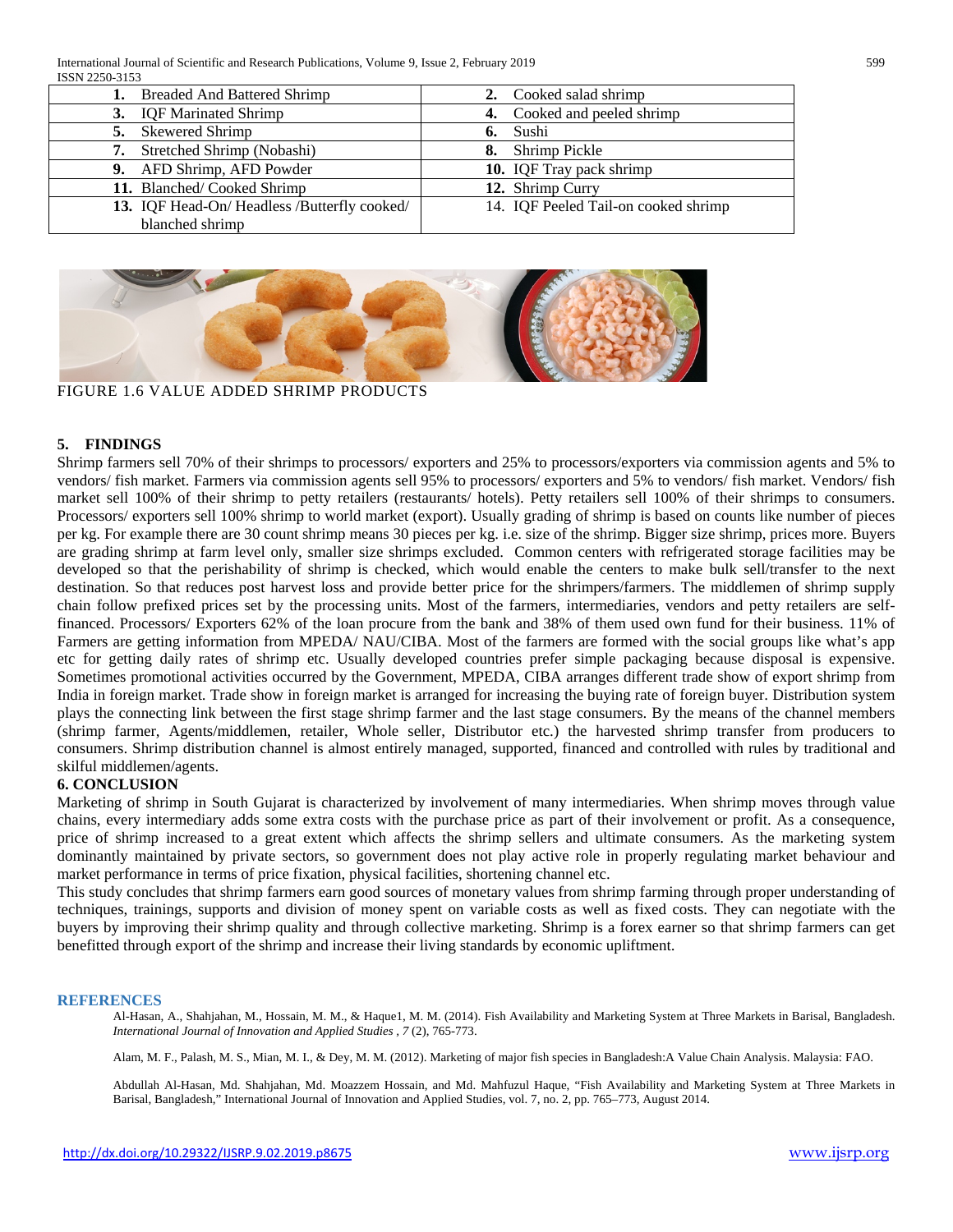International Journal of Scientific and Research Publications, Volume 9, Issue 2, February 2019 600 ISSN 2250-3153

Azam, M., Rahman, M. B., Ruma, M., Azad, S. O., Alom, M. S., Ali, M. Y., et al. (2016). Marketing system of some fish species in the north-eastern region of Bangladesh: An empirical study. Journal of Entomology and Zoology Studies , 4 (5), 923-927.

Barmon, B. K., Chaudhury, M., & Munim, S. S. (2011). Value Chain and Marketing Channels of Shrimp/Prawn Sector of Gher Farming System in Bangladesh. World Review of Business Research , 1 (1), 10-24.

Das, A., Upadhyay, A. D., Kumar, N. R., & Prakash, S. (2013). Marketing Profile of Selected Fish Markets of Tripura. *Agricultural Economics Research Review* , 115-120.

Habib, & Mamun. (2010). "Supply chain management: theory and its future perspectives". International Journal of Business, Management and Social Sciences, 1(1).

Habib, & Mamun, D. M. (2010a). Supply Chain Management for Academia - An Integrated Tertiary Educational Supply Chain Management (ITESCM). LAP Lambert Academic Publishing, Germany .

Habib, & Mamun, M. (2011). "Supply Chain Management (SCM): Theory and Evolution. (D. M. Habib, Ed.) "Supply Chain Management – Applications and Simulations .

Islam, M. S., Rahman, M. S., Haque, M. M., & Sharmin, S. (2011). Economic study on production and marketing of shrimp and prawn seed in Bangladesh. J. Bangladesh Agril. Univ. , 247–256.

Islam, S. B., & Habib, D. M. (2013). Supply Chain Management in Fishing Industry: A Case Study. International Journal of Supply Chain Management , 2 (2), 40-50.

Kohls, R., & Uhl, J. (2005). *Marketing of agricultural products 9th edition.* Newyork: Macmillan publishing co., Inc.,.

Kohls, R., & Uhl, J. (2005). Marketing of agricultural products, 9th edition. New York.: Macmillan publishing co., Inc.,.

Omar, M. I., Islam, M. A., Haque, S. A., Alam, M. A., & Janifa, U. A. (2014). Marketing System of Shrimp in Some Selected Areas of Bangladesh . *European Journal of Business and Management , 6* (4), 132-141.

Pomeroy, C., & Dalton, M. (2005). *Market Channels and Value Added to Fish landed at Monterey Bay Area Ports.* Retrieved from http://escholarship.org/uc/item/1ds60982

Robert, M., Trent, R., & Handfield, R. (1994). *Purchasing and Supply Chain Management.* Cincinnati: OH: South- Western College Publishing.

Salagrama, V. (2004). *A study of the market supply chains in fisheries sector in the southern districts of orissa.* Kakinada: Intigrated Coastal Management.

Sidhu, R., Sidhu, M., & Singh, J. (2012). Marketing efficiency of potato under different supply chains in Punjab. *Indian Journal of Agricultural Marketing* , 14-24.

*Vibrant Gujarat Report. (2017). Development of shrimp aquaculture. Government of Gujarat.*

#### **Authors**

#### **1. Jahnvi Tandel – Research Scholar**

**Postal Address:** 445, Tirupati Nagar, Nandanvan Society, Vijalpore, Navsari-396450

I am pursuing PhD in Management at Veer Narmad South Gujarat University, Surat. I have 2 years of experience in research field in Agricultural University as a Senior Research Fellow and holds degree of B.E. (Electronics & Communication) and M.B.A. (Marketing). I have cleared N.E.T. (Management) examination.

#### **2. Dr. Dhaval Maheta – Research Guide (Assistant Professor)**

Dr. Dhaval Maheta has 14 years of Post Graduate teaching experience. He holds degree of B.E.(Production) and M.B.A.(Finance), PH.D. (Management), Post Graduate Diploma in Research Methodology. Dr. Maheta has cleared N.E.T. (Management) examination. He has conducted and organized various Faculty Development Programme on Data Analysis using SPSS, AMOS, Minitab, E-views, R Software, Gretl, Matlab, Design Expert, etc.